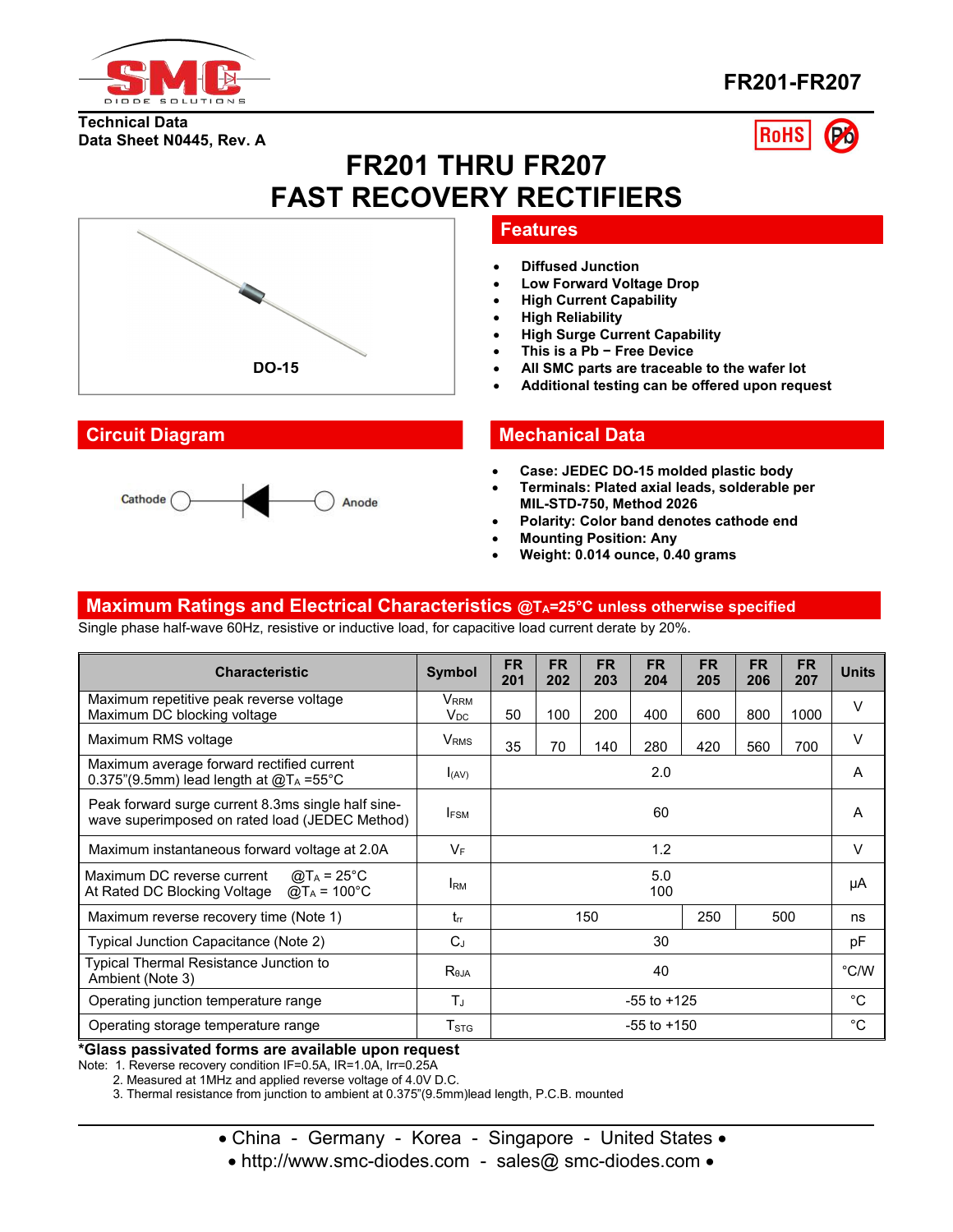

# **FR201-FR207**

**RoHS** 

**Technical Data Data Sheet N0445, Rev. A**

### **Ratings and Characteristics Curves**



- China Germany Korea Singapore United States •
- http://www.smc-diodes.com sales@ smc-diodes.com •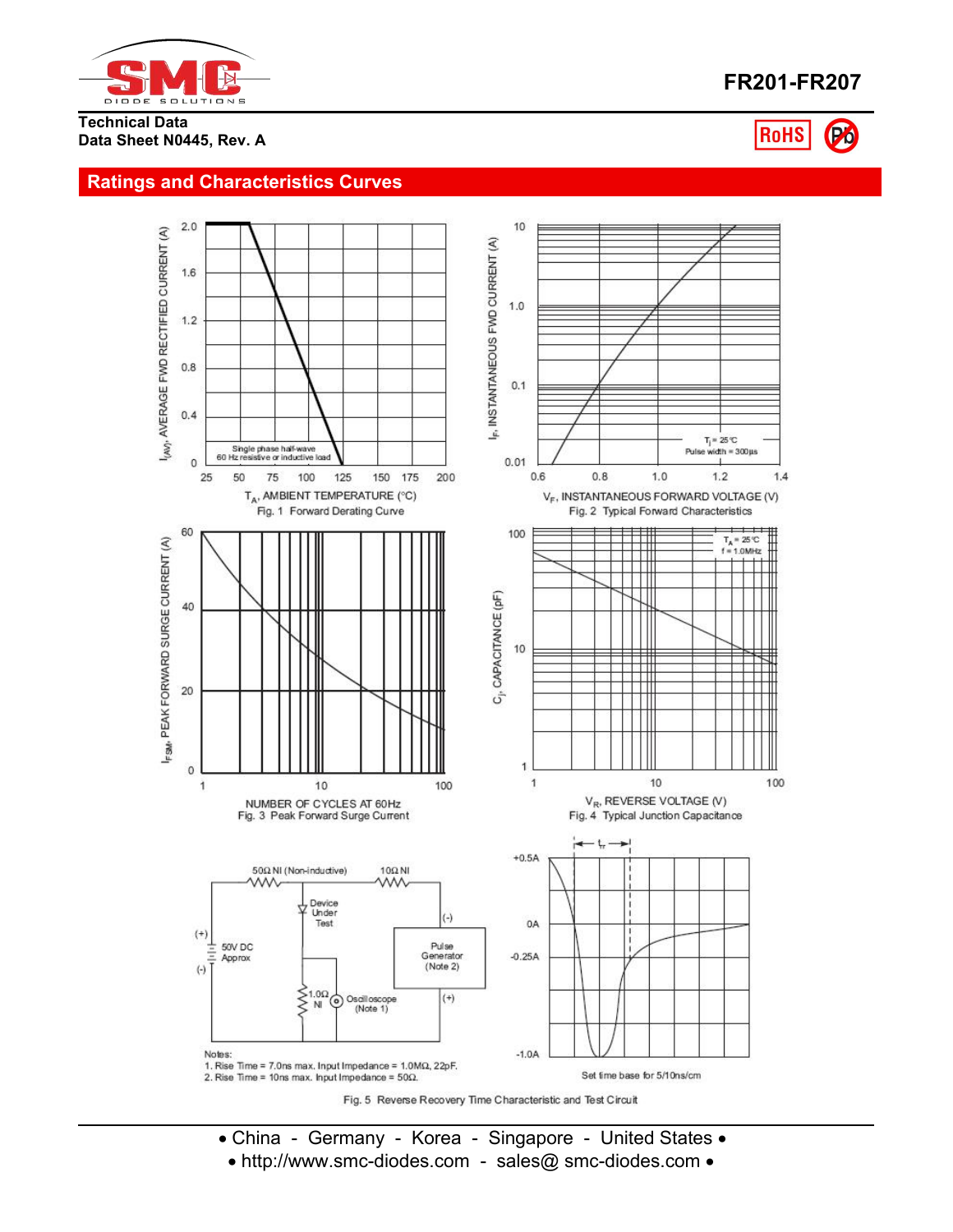

#### **Technical Data Data Sheet N0445, Rev. A**





# **Mechanical Dimensions DO-15**



| <b>SYMBOL</b> |      | <b>Millimeters</b> | <b>Inches</b> |       |  |
|---------------|------|--------------------|---------------|-------|--|
|               | Min. | Max.               | Min.          | Max.  |  |
| Α             | 25.4 |                    | 1.000         |       |  |
| в             | 5.5  | 7.62               | 0.217         | 0.300 |  |
| С             | 0.7  | 0.9                | 0.028         | 0.034 |  |
| D             | 2.6  | 3.6                | 0.104         | 0.140 |  |

# **Ordering Information Marking Diagram**

| l Device      | <b>Package</b>     | <b>Shipping</b> |
|---------------|--------------------|-----------------|
| l FR201-FR207 | DO-15<br>(Pb-Free) | 3000pcs/tape    |

For information on tape and reel specifications, including part orientation and tape sizes, please refer to our tape and reel packaging specification.



Where XXXXX is YYWWL

| FR207 | = Part Name |  |
|-------|-------------|--|
| SSG   | = SSG       |  |

| ×      |
|--------|
| а<br>L |

| YY | = Year |  |
|----|--------|--|
| .  |        |  |

 $\begin{array}{lll}\n\text{WW} & = \text{Week} \\
\text{L} & = \text{Lot Nu}\n\end{array}$ = Lot Number

Cautions: Molding resin Epoxy resin UL:94V-0

# **Carrier Tape Specification DO-15**



| <b>SYMBOL</b> | <b>Millimeters</b> |      |  |  |  |
|---------------|--------------------|------|--|--|--|
|               | Min.               | Max. |  |  |  |
| Α             | 4.50               | 5.50 |  |  |  |
| B             | 50.9               | 53.9 |  |  |  |
| Z             |                    | 1.20 |  |  |  |
| т             | 5.60               | 6.40 |  |  |  |
| E             |                    | 0.80 |  |  |  |
| $IL1-L2I$     |                    | 1.0  |  |  |  |

 China - Germany - Korea - Singapore - United States • http://www.smc-diodes.com - sales@ smc-diodes.com •